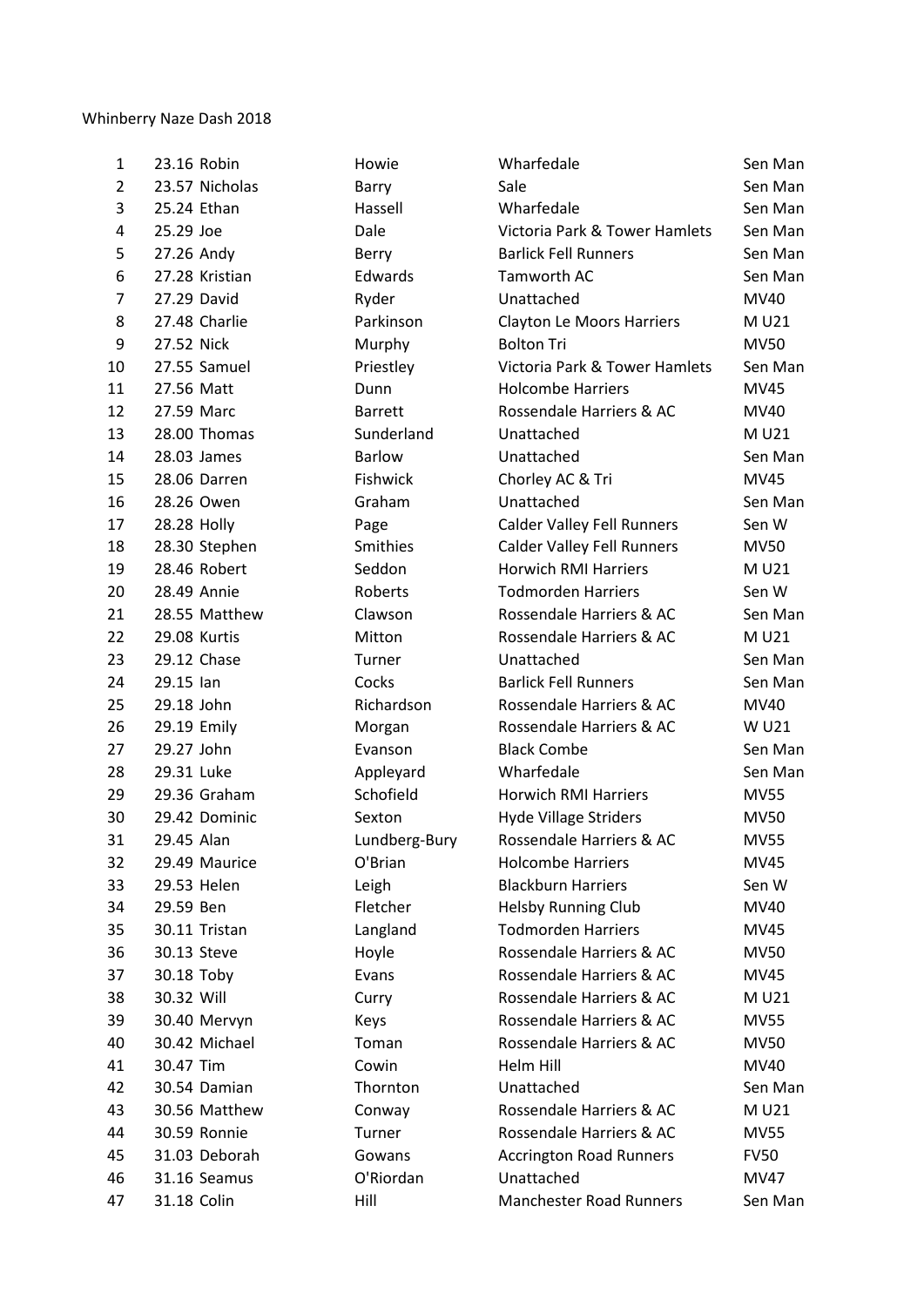| 48 | 31.20 Alex    | Frost          | <b>Rochdale Harriers</b>         | <b>MV50</b> |
|----|---------------|----------------|----------------------------------|-------------|
| 49 | 31.24 James   | Franklin       | Unattached                       | MV40        |
| 50 | 31.32 Jack    | Smith          | Rossendale Harriers & AC         | M U21       |
| 51 | 31.43 Paul    | Young          | Rossendale Harriers & AC         | MV40        |
| 52 | 31.47 Pauline | May            | <b>Todmorden Harriers</b>        | Sen W       |
| 53 | 31.49 Dean    | Holt           | Unattached                       | Sen Man     |
| 54 | 31.56 Paul    | Boardman       | Unattached                       | <b>MV55</b> |
| 55 | 31.58 Edward  | Sunderland     | Unattached                       | MV45        |
| 56 | 32.02 Andrew  | Williams       | Rossendale Harriers & AC         | Sen Man     |
| 57 | 32.04 Simon   | <b>Bains</b>   | Unattached                       | <b>MV45</b> |
| 58 | 32.09 Mick    | Dobson         | Trawden                          | MV45        |
| 59 | 32.14 Andrew  | Lee            | Rossendale Harriers & AC         | MV45        |
| 60 | 32.16 Tim     | Knowles        | <b>Chorlton Runners</b>          | <b>MV50</b> |
| 61 | 32.22 Mick    | <b>Brankin</b> | Unattached                       | MV45        |
| 62 | 32.29 Andrew  | Webster        | <b>Clayton Le Moors Harriers</b> | MV45        |
| 63 | 32.31 Matthew | Laverty        | Rossendale Harriers & AC         | Sen Man     |
| 64 | 32.33 Matt    | Wilcock        | Trawden                          | <b>MV50</b> |
| 65 | 32.41 John    | <b>Barton</b>  | Unattached                       | Sen Man     |
| 66 | 32.46 Dave    | Haygarth       | Rossendale Harriers & AC         | MV45        |
| 67 | 32.50 Martin  | Pennington     | Unattached                       | Sen Man     |
| 68 | 32.52 Ricky   | Parrish        | <b>Todmorden Harriers</b>        | Sen Man     |
| 69 | 32.54 Dan     | Mead           | Unattached                       | Sen Man     |
| 70 | 33.00 Mark    | Nutter         | <b>Clayton Le Moors Harriers</b> | <b>MV55</b> |
| 71 | 33.02 Tim     | <b>Boland</b>  | <b>Holcombe Harriers</b>         | MV45        |
| 72 | 33.04 Derek   | Schofield      | Rossendale Harriers & AC         | MV65        |
| 73 | 33.11 Heather | Dalgleish      | Rossendale Harriers & AC         | Sen W       |
| 74 | 33.12 Rosa    | Blackwell      | <b>Todmorden Harriers</b>        | Sen W       |
| 75 | 33.16 Lisa    | Parker         | <b>Accrington Road Runners</b>   | <b>FV40</b> |
| 76 | 33.26 Ben     | Kirkman        | Rossendale Harriers & AC         | M U21       |
| 77 | 33.28 Philip  | Roberts        | Unattached                       | MV40        |
| 78 | 33.34 Joe     | Curran         | <b>Accrington Road Runners</b>   | <b>MV55</b> |
| 79 | 33.37 Marcel  | Ellison        | Rossendale Harriers & AC         | Sen Man     |
| 80 | 33.42 Ken     | Taylor         | Rossendale Harriers & AC         | <b>MV70</b> |
| 81 | 33.44 Emma    | Richardson     | Rossendale Harriers & AC         | Sen W       |
| 82 | 33.54 Ruth    | Pickvance      | Mynydd Du                        | <b>FV55</b> |
| 83 | 33.56 Ben     | Goodacre       | Unattached                       | Sen Man     |
| 84 | 33.59 Peter   | Dugdale        | <b>Clayton Le Moors Harriers</b> | MV60        |
| 85 | 34.00 Billy   | Bradshaw       | <b>CLC Striders</b>              | <b>MV50</b> |
| 86 | 34.04 Billy   | <b>Becket</b>  | Chorley AC & Tri                 | <b>MV50</b> |
| 87 | 34.10 Craig   | Eccles         | Clayton Le Moors Harriers        | MV45        |
| 88 | 34.11 Mark    | Anderton       | <b>Todmorden Harriers</b>        | <b>MV55</b> |
| 89 | 34.12 Mark    | Seddon         | <b>Horwich RMI Harriers</b>      | <b>MV55</b> |
| 90 | 34.13 Martin  | <b>Brady</b>   | <b>Clayton Le Moors Harriers</b> | <b>MV55</b> |
| 91 | 34.19 Andrew  | Dugdale        | <b>Clayton Le Moors Harriers</b> | <b>MV55</b> |
| 92 | 34.28 Mick    | Kirkman        | Rossendale Harriers & AC         | <b>MV50</b> |
| 93 | 34.38 Natalie | Murphy         | Rossendale Harriers & AC         | <b>FV50</b> |
| 94 | 34.40 Lee     | Moffat         | Unattached                       | MV45        |
| 95 | 34.42 Evie    | McDermott      | Herne Hill                       | Sen W       |
| 96 | 34.43 Rob     | Murphy         | Unattached                       | M U23       |
| 97 | 34.55 Tony    | Hesketh        | <b>Horwich RMI Harriers</b>      | <b>MV70</b> |
|    |               |                |                                  |             |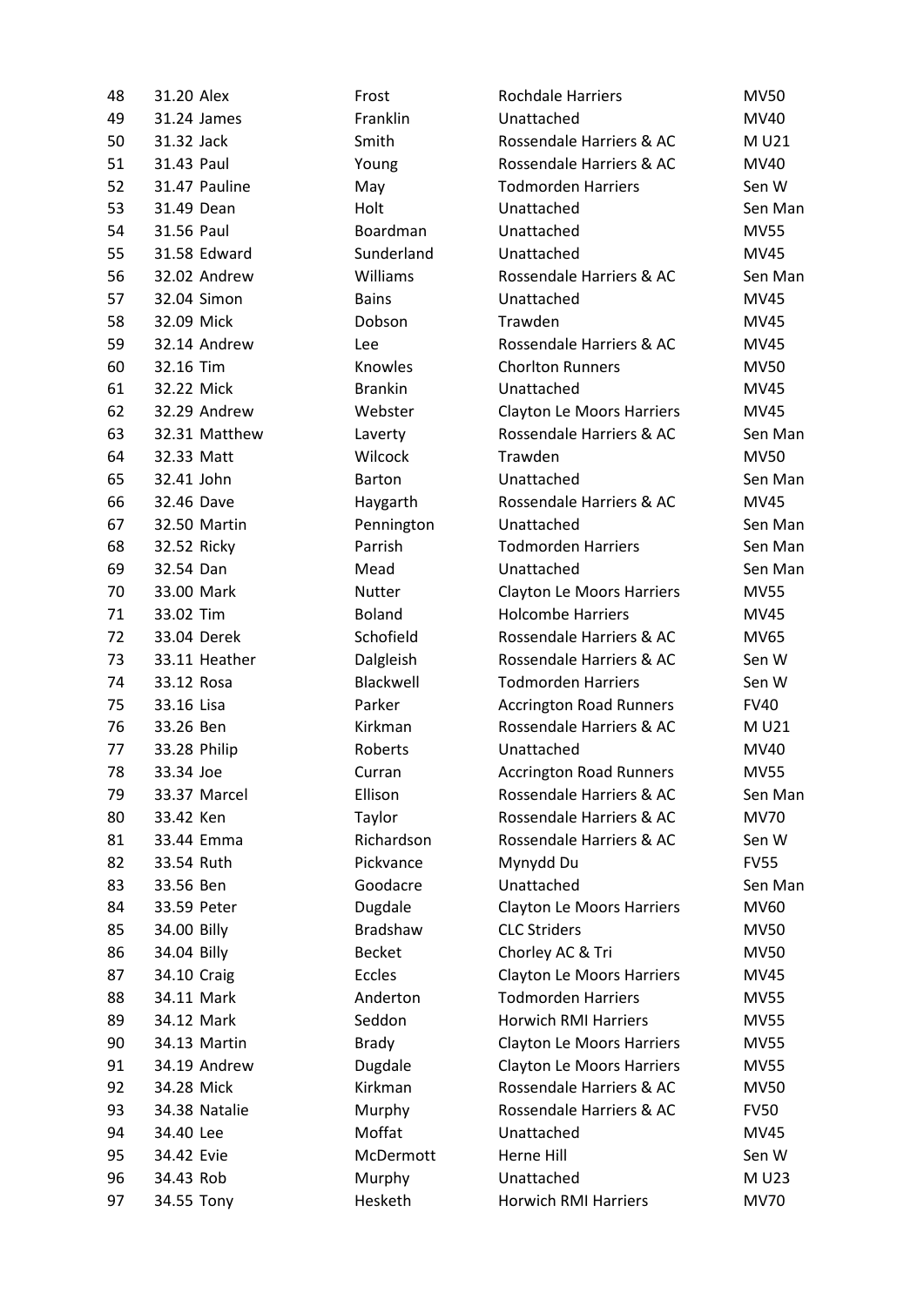| 98  | 35.00 Simon       | Lea             | Unattached                       | Sen Man     |
|-----|-------------------|-----------------|----------------------------------|-------------|
| 99  | 35.06 Claire      | <b>Duffield</b> | <b>Todmorden Harriers</b>        | <b>FV45</b> |
| 100 | 35.09 Lucy        | Needham         | Wharfedale                       | Sen W       |
| 101 | 35.10 Alison      | Fox             | Huntingdonshire AC               | <b>FV50</b> |
| 102 | 35.16 Greg        | Webster         | <b>Holcombe Harriers</b>         | <b>MV45</b> |
| 103 | 35.25 Christopher | Peach           | Unattached                       | M U21       |
| 104 | 35.31 John        | Orrell          | <b>Blackburn Harriers</b>        | <b>MV50</b> |
| 105 | 35.33 James       | Tipton          | Rossendale Harriers & AC         | Sen Man     |
| 106 | 35.37 Lisa        | Stansfield      | Rossendale Harriers & AC         | <b>FV40</b> |
| 107 | 35.43 Graham      | Dean            | <b>FRA</b>                       | MV45        |
| 108 | 35.46 Colin       | Gilmour         | Unattached                       | <b>MV55</b> |
| 109 | 35.50 Fiona       | Lynch           | Radcliffe AC                     | <b>FV40</b> |
| 110 | 35.51 David       | <b>Barnes</b>   | <b>Horwich RMI Harriers</b>      | MV60        |
| 111 | 35.56 Nell        | Edmondson       | Rossendale Harriers & AC         | F U21       |
| 112 | 36.09 Nigel       | Hartley         | Ramsbottom                       | <b>MV50</b> |
| 113 | 36.11 Caroline    | Harding         | Pudsey & Bramley                 | <b>FV45</b> |
| 114 | 36.22 Hannah      | Fletcher        | Unattached                       | Sen W       |
| 115 | 36.23 Ella        | Dorrington-Levy | Clayton Le Moors Harriers        | F U21       |
| 116 | 36.24 Alan        | Dorrington      | <b>Clayton Le Moors Harriers</b> | <b>MV50</b> |
| 117 | 36.25 Mark        | <b>Bridge</b>   | Unattached                       | Sen Man     |
| 118 | 36.26 Andrew      | Firth           | <b>Clayton Le Moors Harriers</b> | MV60        |
| 119 | 36.28 Andrew      | Howarth         | <b>Clayton Le Moors Harriers</b> | <b>MV55</b> |
| 120 | 36.31 John        | McDonald        | Trawden                          | <b>MV55</b> |
| 121 | 36.36 Catriona    | Purdy           | <b>NLFR</b>                      | <b>FV45</b> |
| 122 | 36.50 Caleb       | <b>Brown</b>    | Unattached                       | MU21        |
| 123 | 36.52 Andrew      | Duffy           | <b>Burnden RR</b>                | <b>MV55</b> |
| 124 | 36.59 Rick        | Moore           | <b>Clayton Le Moors Harriers</b> | <b>MV55</b> |
| 125 | 37.02 Kirsty      | Read            | <b>Hyde Village Striders</b>     | <b>FV40</b> |
| 126 | 37.04 Suzanne     | <b>Budgett</b>  | <b>Horwich RMI Harriers</b>      | <b>FV55</b> |
| 127 | 37.13 Steve       | <b>Baker</b>    | Chorley AC & Tri                 | <b>MV55</b> |
| 128 | 37.40 Julia       | Hartley         | <b>Accrington Road Runners</b>   | <b>LV45</b> |
| 129 | 37.42 Vicky       | Heys            | <b>Clayton Le Moors Harriers</b> | <b>FV45</b> |
| 130 | 37.43 David       | Gape            | Unattached                       | <b>FV45</b> |
| 131 | 37.45 Gareth      | Bradshaw        | Ramsbottom                       | MV40        |
| 132 | 37.46 Nigel       | Goldswain       | Rossendale Harriers & AC         | <b>MV50</b> |
| 133 | 37.48 Bethan      | Walton          | Rossendale Harriers & AC         | Sen W       |
| 134 | 37.51 Hazel       | Hyde            | Unattached                       | <b>FV50</b> |
| 135 | 37.56 Damian      | <b>Brankin</b>  | Unattached                       | Sen Man     |
| 136 | 37.58 Martin      | Quinn           | Chorley AC & Tri                 | <b>MV45</b> |
| 137 | 38.06 Steven      | Melling         | Rossendale Harriers & AC         | MV65        |
| 138 | 38.09 Gary        | <b>Stones</b>   | Lymington                        | Sen Man     |
| 139 | 38.11 Mark        | Allcock         | Unattached                       | <b>MV55</b> |
| 140 | 38.13 Mark        | Downey          | <b>Felixstowe RR</b>             | MV45        |
| 141 | 38.30 Tim         | Brown           | Unattached                       | MV65        |
| 142 | 38.32 Sam         | Popper          | Unattached                       | Sen Man     |
| 143 | 38.34 Fred        | Green           | <b>Accrington Road Runners</b>   | Sen Man     |
| 144 | 38.37 Jeff        | Hignett         | Rossendale Harriers & AC         | MV65        |
| 145 | 38.40 James       | Blyth           | <b>OS Runners</b>                | Sen Man     |
| 146 | 38.45 Ollie       | Webster         | Rossendale Harriers & AC         | MU21        |
| 147 | 38.51 Jim         | Donohue         | <b>Accrington Road Runners</b>   | MV60        |
|     |                   |                 |                                  |             |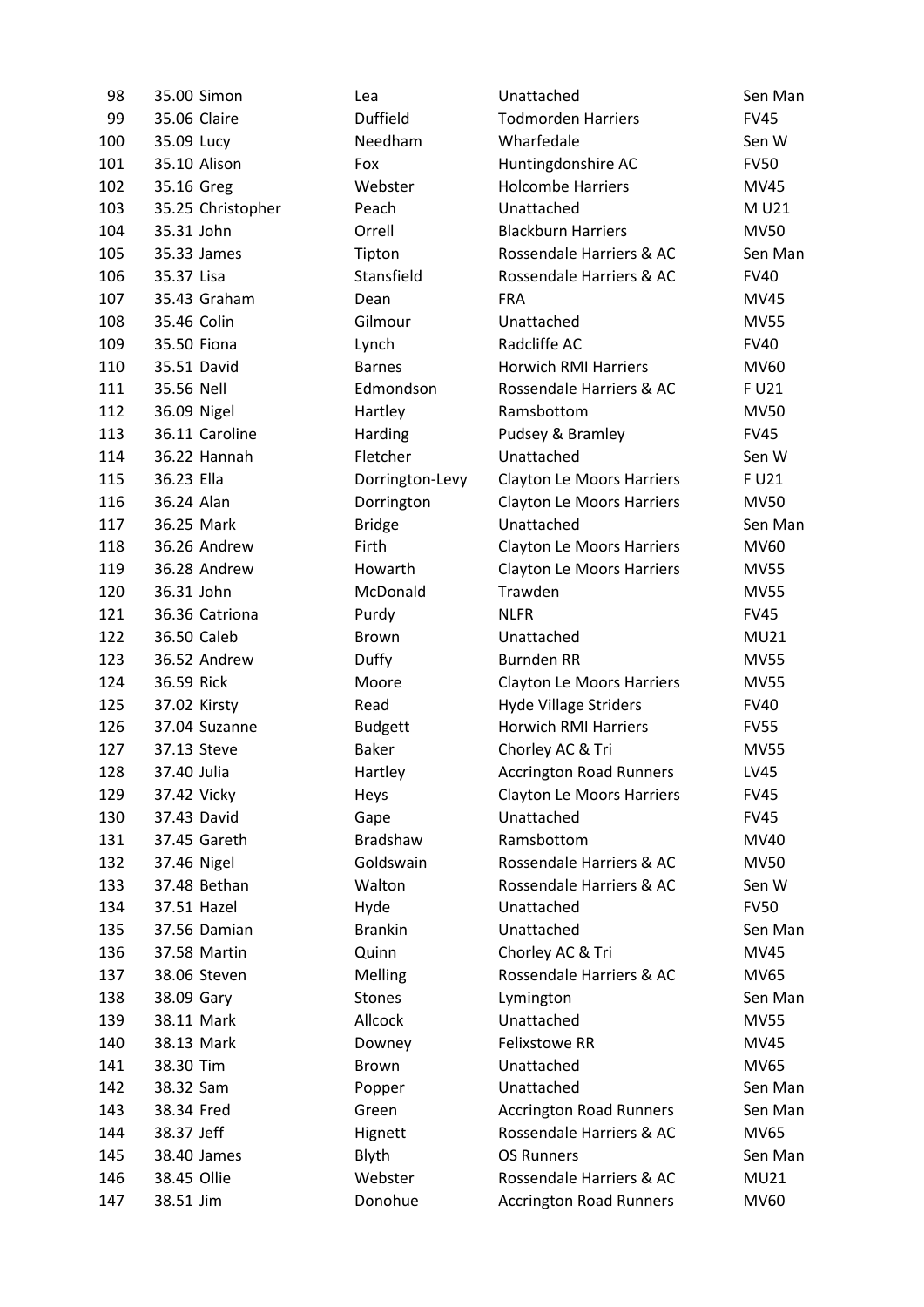| 148 | 38.53 Sophie    | Howard         | Rossendale Harriers & AC         | Sen W       |
|-----|-----------------|----------------|----------------------------------|-------------|
| 149 | 38.54 Chris     | Pick           | Rossendale Harriers & AC         | <b>MV45</b> |
| 150 | 38.56 Andrew    | Walmsley       | <b>Clayton Le Moors Harriers</b> | MV65        |
| 151 | 39.07 Neil      | <b>Banks</b>   | Unattached                       | MV40        |
| 152 | 39.15 Daisie    | Young          | Rossendale Harriers & AC         | <b>FU21</b> |
| 153 | 39.26 Lisa      | Carter         | Radcliffe AC                     | <b>FV45</b> |
| 154 | 39.38 John      | Walker         | Unattached                       | Sen Man     |
| 155 | 39.40 Andrew    | Corbishley     | Rossendale Harriers & AC         | MV65        |
| 156 | 39.41 Samantha  | Hartley        | <b>Chorlton Runners</b>          | Sen W       |
| 157 | 39.43 Sarah     | Yeomans        | Rossendale Harriers & AC         | Sen W       |
| 158 | 39.44 Allan     | Yeomans        | Rossendale Harriers & AC         | <b>MV55</b> |
| 159 | 39.45 Jack      | Fairhurst      | Unattached                       | Sen Man     |
| 160 | 39.46 Geraldine | Edmondson      | Rossendale Harriers & AC         | Sen W       |
| 161 | 39.47 Ben       | Edmondson      | Rossendale Harriers & AC         | MV40        |
| 162 | 39.48 Simon     | Anderton       | <b>Todmorden Harriers</b>        | <b>MV55</b> |
| 163 | 39.51 Nicholas  | Jackson        | <b>Ribble Valley Harriers</b>    | Sen W       |
| 164 | 39.59 Kath      | Hoyer          | <b>FRA</b>                       | LV55        |
| 165 | 40.01 Peter     | O'Gorman       | Rossendale Harriers & AC         | MV55        |
| 166 | 40.33 Stephen   | Fish           | <b>Clayton Le Moors Harriers</b> | MV65        |
| 167 | 40.39 Helen     | Hodgkinson     | <b>Todmorden Harriers</b>        | LV45        |
| 168 | 40.45 Neil      | Thackwray      | Unattached                       | MV50        |
| 169 | 40.51 Lynn      | Whittaker      | Wharfedale                       | <b>FV55</b> |
| 170 | 40.57 Sean      | Pickles        | Rossendale Harriers & AC         | <b>MV50</b> |
| 171 | 41.10 Caroline  | Ogden          | Rossendale Harriers & AC         | <b>FV45</b> |
| 172 | 41.23 Jeremy    | Peach          | Unattached                       | <b>MV55</b> |
| 173 | 41.25 Kevin     | Johnson        | Unattached                       | <b>MV65</b> |
| 174 | 41.31 Steve     | McVey          | <b>Kestrel Super Flyers</b>      | <b>MV50</b> |
| 175 | 41.33 Tiegan    | Alexander      | Rossendale Harriers & AC         | <b>FU21</b> |
| 176 | 41.34 Tony      | Coyne          | Unattached                       | <b>FU21</b> |
| 177 | 41.41 Megan     | Sunderland     | Unattached                       | <b>FU21</b> |
| 178 | 41.43 Craig     | Wellens        | <b>Rochdale Harriers</b>         | MV45        |
| 179 | 41.45 Graham    | Jewell         | <b>Rochdale Harriers</b>         | MV45        |
| 180 | 41.47 Mick      | Hyde           | Unattached                       | <b>MV55</b> |
| 181 | 42.02 Lee       | Martin         | Unattached                       | <b>MV50</b> |
| 182 | 42.05 Liam      | Moden          | <b>Accrington Road Runners</b>   | <b>MV50</b> |
| 183 | 42.09 Gary      | <b>Bradley</b> | Ramsbottom                       | <b>MV45</b> |
| 184 | 42.14 Mark      | Sammon         | <b>SELOC</b>                     | <b>MV45</b> |
| 185 | 42.24 Isaac     | Evans          | Rossendale Harriers & AC         | <b>MU21</b> |
| 186 | 42.26 Peter     | Leighton       | Unattached                       | <b>MV50</b> |
| 187 | 42.31 Martyn    | Taylor         | Unattached                       | MV40        |
| 188 | 42.37 Matt      | Withers        | Lostock AC                       | MV40        |
| 189 | 42.41 Andy      | Holden         | Wharfedale                       | <b>MV50</b> |
| 190 | 42.53 Graham    | <b>Breeze</b>  | Wharfedale                       | <b>MV70</b> |
| 191 | 42.55 Kevin     | McGilvray      | Rochdale Tri                     | <b>MV65</b> |
| 192 | 42.56 Ann-Marie | McGilvray      | Unattached                       | <b>FV50</b> |
| 193 | 42.57 Mark      | Wolfenden      | Radcliffe AC                     | <b>MV50</b> |
| 194 | 42.59 Patrick   | Kennedy        | Unattached                       | Sen Man     |
| 195 | 43.00 Steven    | Munro          | Unattached                       | MV40        |
| 196 | 43.09 Ryan      | Heneghan       | Rossendale Harriers & AC         | MU21        |
| 197 | 43.10 Nick      | Daly           | <b>FRA</b>                       | MV60        |
|     |                 |                |                                  |             |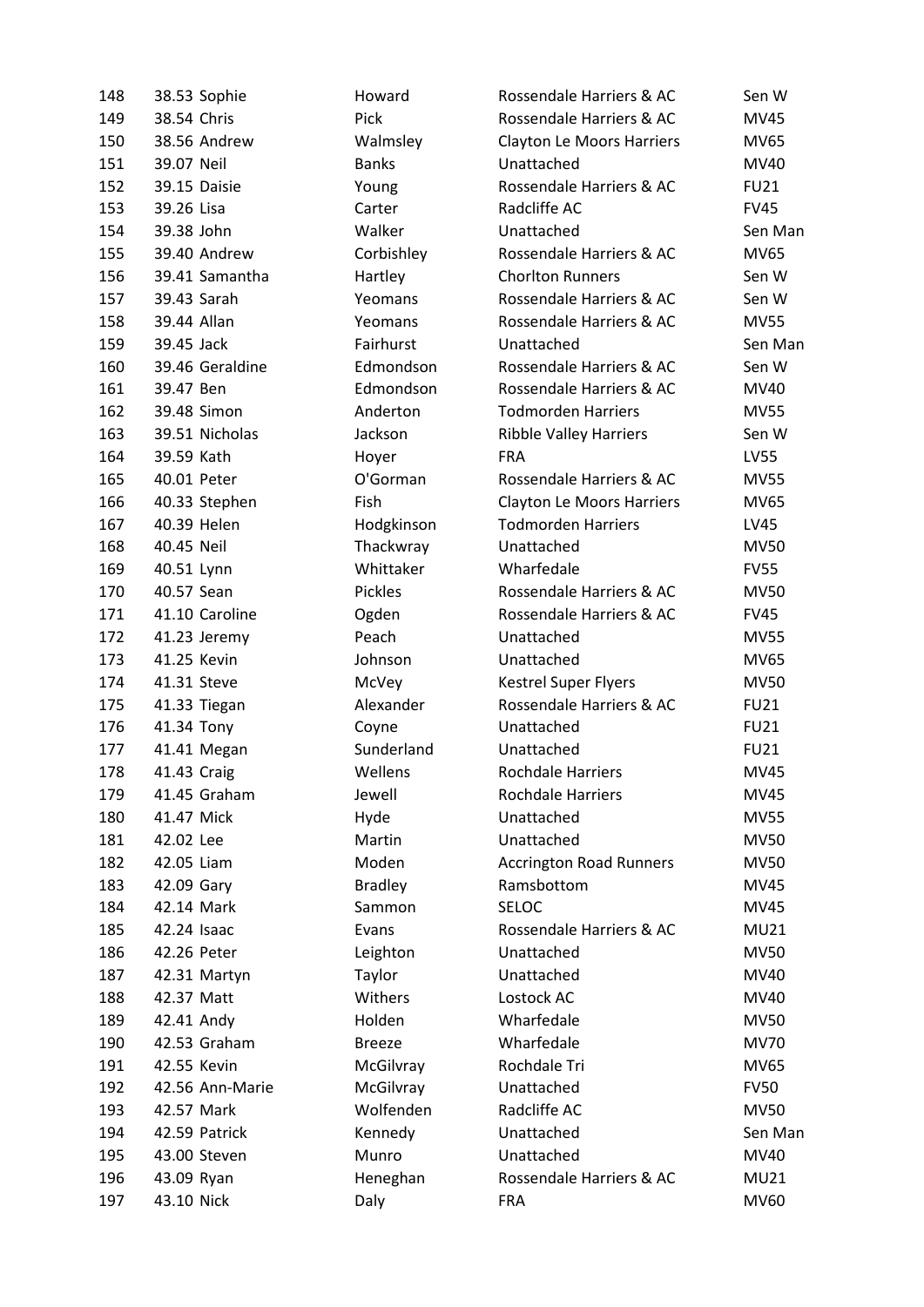| 198 | 43.12 Rachel   | Hancock        | Lostock AC                       | <b>FV45</b> |
|-----|----------------|----------------|----------------------------------|-------------|
| 199 | 43.13 Donna    | Kelsall        | Lostock AC                       | Sen W       |
| 200 | 43.16 Jack     | Howard         | Manchester Tri                   | MV40        |
| 201 | 43.38 Sissel   | Lundberg-Bury  | Rossendale Harriers & AC         | <b>FV50</b> |
| 202 | 43.52 Ben      | Green          | Unattached                       | <b>MU21</b> |
| 203 | 44.01 Anouska  | <b>Brookes</b> | Unattached                       | <b>FV40</b> |
| 204 | 44.05 Paul     | Kennedy        | Unattached                       | <b>MV65</b> |
| 205 | 44.14 Louuise  | Preston        | Trawden                          | Sen W       |
| 206 | 44.18 Suzanne  | Fletcher       | Unattached                       | Sen W       |
| 207 | 44.20 Kris     | Robinson       | <b>Rochdale Harriers</b>         | <b>MV50</b> |
| 208 | 44.21 Ray      | Dalby          | <b>Rochdale Harriers</b>         | MV60        |
| 209 | 44.28 Karen    | Goldswain      | Rossendale Harriers & AC         | <b>FV55</b> |
| 210 | 44.30 Colette  | Cooke          | <b>Rochdale Harriers</b>         | Sen W       |
| 211 | 44.32 Colin    | Smith          | Trawden                          | MV60        |
| 212 | 44.39 Trevor   | Metcalfe       | Wharfedale                       | MV65        |
| 213 | 44.40 Nicholas | <b>Brown</b>   | Unattached                       | MV65        |
| 214 | 44.43 Deborah  | Robinson       | Darwen Dashers                   | Sen W       |
| 215 | 44.45 Sarah    | Helliwell      | <b>Clayton Le Moors Harriers</b> | Sen W       |
| 216 | 45.06 Garry    | Alexander      | Rossendale Harriers & AC         | <b>MV50</b> |
| 217 | 45.22 Graham   | Schofield      | Chorley AC & Tri                 | MV65        |
| 218 | 45.26 Gill     | Simpson        | Rossendale Harriers & AC         | <b>FV55</b> |
| 219 | 45.31 Paul     | Heneghan       | Rossendale Harriers & AC         | MV50        |
| 220 | 45.42 Janette  | Greenhalgh     | Darwen Dashers                   | <b>FV40</b> |
| 221 | 45.43 John     | Greenhalgh     | Unattached                       | MV40        |
| 222 | 45.49 Rachel   | Gilmore        | <b>Clayton Le Moors Harriers</b> | <b>FV45</b> |
| 223 | 45.54 Pita     | Oates          | <b>Bowland Fell Runners</b>      | <b>FV40</b> |
| 224 | 45.56 Mark     | McCrea         | <b>Red Rose Runners</b>          | MV45        |
| 225 | 46.08 Jim      | Kershaw        | Unattached                       | MV65        |
| 226 | 46.09 Emma     | Smith          | Rossendale Harriers & AC         | Sen W       |
| 227 | 46.23 Janet    | Howarth        | Rossendale Harriers & AC         | <b>FV55</b> |
| 228 | 46.24 William  | Lowe           | Rossendale Harriers & AC         | MV60        |
| 229 | 46.45 Kath     | <b>Brady</b>   | Unattached                       | Sen W       |
| 230 | 46.55 Lindsy   | Slamon         | Unattached                       | <b>FV40</b> |
| 231 | 46.58 Nick     | Rawcliffe      | Ozzy Joggers                     | <b>MV50</b> |
| 232 | 47.00 Joanna   | Sumner         | Unattached                       | <b>FV50</b> |
| 233 | 47.24 Don      | Nichol         | <b>Burnden RR</b>                | MV60        |
| 234 | 47.31 Steven   | Allcock        | Unattached                       | <b>MV55</b> |
| 235 | 47.44 Donald   | <b>Buffham</b> | Otley AC                         | MV60        |
| 236 | 47.56 Chris    | Cash           | Darwen Dashers                   | MV60        |
| 237 | 48.00 Karin    | Goss           | <b>Clayton Le Moors Harriers</b> | <b>FV70</b> |
| 238 | 48.51 Pamela   | Moriarty       | <b>Holcombe Harriers</b>         | <b>FV45</b> |
| 239 | 49.12 Hilary   | Farren         | Rossendale Harriers & AC         | <b>FV55</b> |
| 240 | 49.15 Simon    | Moriarty       | <b>Holcombe Harriers</b>         | <b>MV45</b> |
| 241 | 49.16 Sean     | Constantine    | <b>Holcombe Harriers</b>         | <b>MV50</b> |
| 242 | 49.18 Ben      | Smethurst      | Unattached                       | Sen Man     |
| 243 | 49.59 Sacha    | Cooper         | Ramsbottom                       | <b>FV45</b> |
| 244 | 50.11 Deborah  | Alexander      | Rossendale Harriers & AC         | <b>FV50</b> |
| 245 | 50.30 Paul     | Jackson        | Chorley AC & Tri                 | MV50        |
| 246 | 50.37 Greg     | Oulton         | Lytham St Annes RR               | <b>MV50</b> |
| 247 | 50.55 Sue      | Roberts        | <b>Todmorden Harriers</b>        | <b>FV55</b> |
|     |                |                |                                  |             |